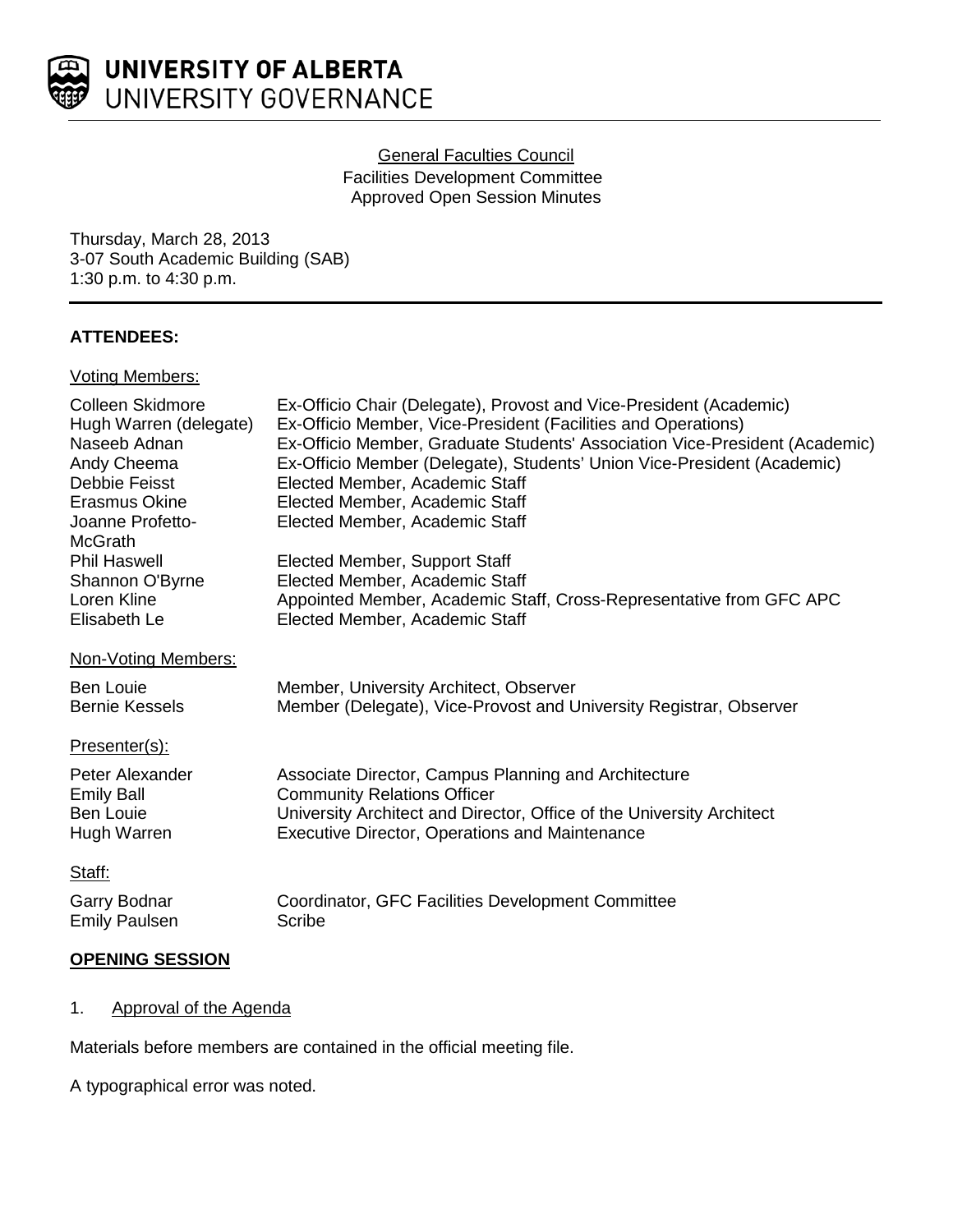Motion: Kline/O'Byrne

THAT the GFC Facilities Development Committee approve the Agenda, as amended.

**CARRIED**

2. Approval of the Open Session Minutes of February 28, 2013

Materials before members are contained in the official meeting file.

Motion: Le/Kline

THAT the GFC Facilities Development Committee approve the Minutes of February 28, 2013.

**CARRIED**

#### 3. Comments from the Chair

The Chair commented on a number of items of interest to members, including the University's effort to relay as much information as possible to the public regarding its recent budget issues and the recent ceremony associated with the Graduate Students' Association (GSA) Awards, several of which served to recognize members currently serving on GFC FDC.

## **DISCUSSION ITEMS**

## 4. Sector Plans 7 and 8 (Long Range Development Plan (LRDP))

Materials before members are contained in the official meeting file.

*Presenters:* Ben Louie, University Architect and Director, Office of the University Architect; Peter Alexander, Associate Director, Campus Planning and Architecture; Emily Ball, Community Relations Officer, Government and University Relations

*Purpose of the Proposal:* These documents provide the next level of detail for campus planning and are informed by the current Long Range Development Plans and community and continued consultations since 2002.

#### *Discussion*:

Sector planning, as Mr Louie explained, is a process that is a derivative of the University's Long Range Development Planning (LRDP), with many purposes including the identification of campus characteristics and the articulation of a unified, integrated, attractive, and memorable campus. Additionally, sector planning serves to determine if individual development or redevelopment projects are consistent with the direction and guidelines provided in the LRDP. The plans presented by Mr Louie focused on Sectors 7 and 8, allocated in the eastern section of North Campus. Feedback from the neighbouring Garneau community, accumulated during numerous focus groups and consultations, has been influential in the amendments of these sector plans. Future planning now follows carefully an overarching design guideline, produced from these sessions.

Sector 8 will be primarily concerned with residential enhancements with an effort to minimize vehicular access to enhance a pedestrian experience. It was noted that one of the most sensitive aspects about Sector 8 was the preservation plan to respect heritage landmarks in the region.

Throughout the presentation, "neighbourhood" and "social history" were emphasized as important elements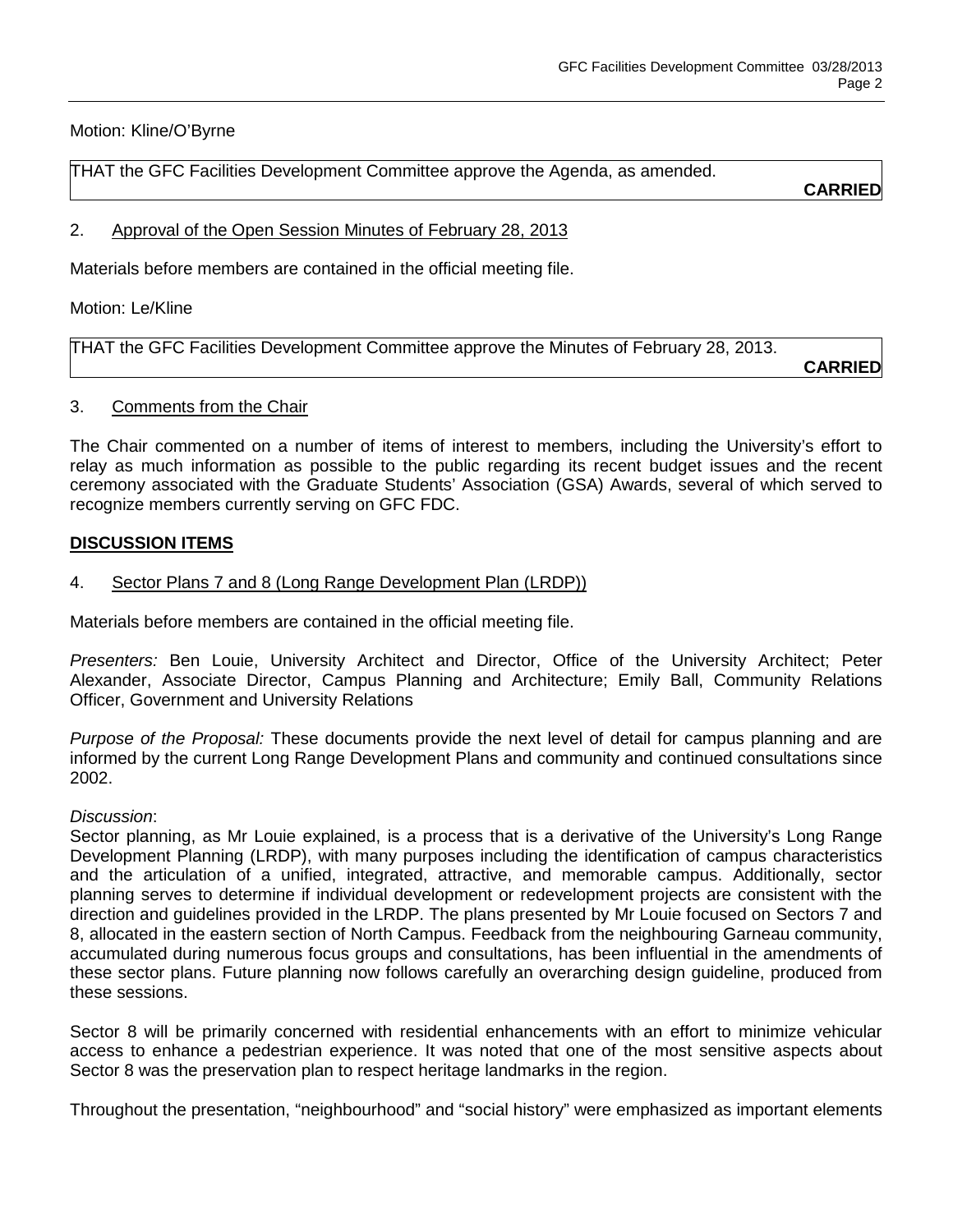of planning for campus and its neighbouring communities.

The Chair thanked the presenters for their thorough presentation.

During the ensuing discussion, members provided questions and comments including, but not limited to, the following: the integration of new bike paths with existing ones, especially those managed by the city; preserving mature trees and the planting of new trees along avenues; the Garneau community's interest in the concept of "social history" and their desire to elaborate on and define what this means; acknowledgment of historic families and neighbourhoods with signage; the continued work on finding appropriate parking for the area; the city's particular interest in development plans as they pertain to emergency procedures; the effect that these plans have on surrounding buildings, including a possible increase in traffic flow; ensuring safety when pedestrians, cyclists, and vehicles meet in dense areas; and noting that buildings are most successful when they have four entrances but that there is a need to acknowledge space for business flow (such as garbage removal).

#### 5. Universiade Pavilion Renewal of Exterior Cladding

Materials before members are contained in the official meeting file.

*Presenter:* Hugh Warren, Executive Director, Operations and Maintenance

*Purpose of the Proposal:* To update members of GFC FDC on the exterior cladding of the Universiade Pavilion.

#### *Discussion:*

Mr Warren explained to members that the Universiade Pavilion renewal is a project that has been deferred because of the significant cuts to the budget. The renewal of the exterior of the building was originally to fix flaking panels but, upon further inspection, it was discovered that there are significant rust problems due to improper installation, resulting in an increase in the projected budget. Another major issue is that due to the curvature of the building's roof, there is a safety hazard for snow falling onto the sidewalk. Mr Warren provided a series of renderings of the proposed renewal and asked for members' feedback. It was noted that green and gold would be themes, as well as maintaining some resemblance to the iconic "Butterdome."

During the ensuing discussion, the presenter responded to questions and comments including, but not limited to, the following: the incorporation of more windows in the new model but maintaining the privacy of training athletes; the varying nature of the project's renderings and members' preferences; and ensuring that the new design will be complementary with the new Physical Activity and Wellness (PAW) Centre.

#### 6. Projects Update from the Associate Vice-President (Facilities and Operations)

There were no documents.

*Presenter:* Ben Louie, University Architect and Director, Office of the University Architect

*Purpose of the Proposal:* For information/discussion.

Mr Louie gave the following updates:

• On the amendment to the Long Range Development Plan (LRDP) for South Campus, the last Community Open House was held on March 14, 2013. The event was jointly hosted by University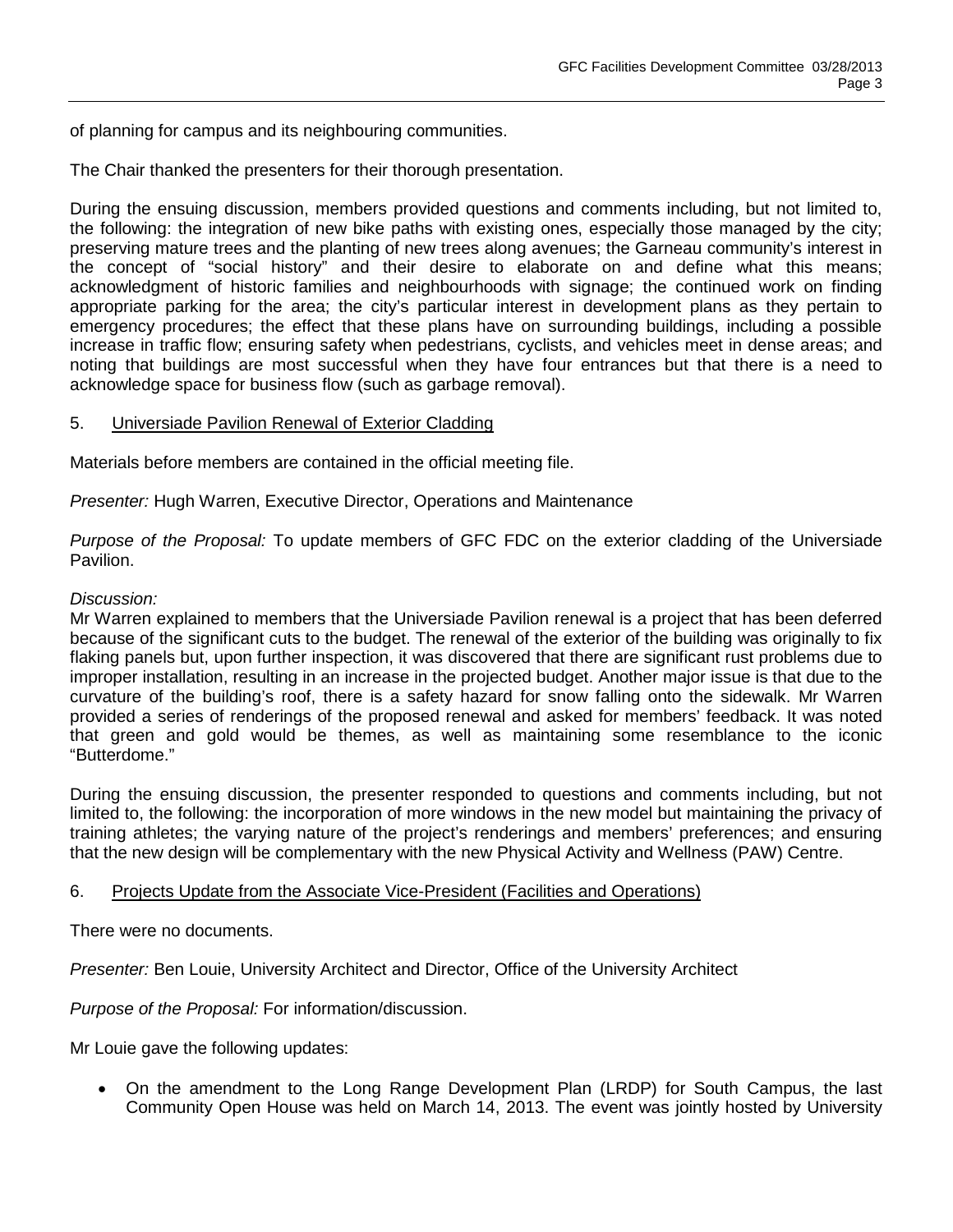Relations and members of the South Campus Neighbourhood Coalition (SCNC) who represent their communities in the South Campus Consultation Group (SCCG) (a working group that has worked closely with the University over the past two years). The Open House was well attended and well received. University Relations is collecting feedback from the communities up to April 4, 2013. The final plan and report will be submitted to GFC FDC in April for recommendation to the Board of Governors for its approval in May, 2013.

- The Design Development Report for the Students' Union Building (SUB) basement renovations and additions, including resolution of site constructability issues, is being completed for submission to GFC FDC for approval in April, 2013.
- On the proposed 300 bed addition to St. Joseph's College, an affiliated college with University of Alberta students: the College asked Facilities and Operations for advice on programming, siting, building massing, project costing, and design perimeters. A 'design/build' tender package, with concept massing and performance specifications, is being developed. Material for the tender package will be presented to GFC FDC for discussion and comments in April, 2013.
- Signage guidelines and design standards are being completed and will be submitted to GFC FDC for approval in May, 2013.
- North Power Plant concept design is 90% complete (following visioning and programming charette). It will be presented to GFC FDC for discussion in May, 2013.
- Repurposing of the Dentistry-Pharmacy Building Design Development for Core and Shell will most likely be submitted to GFC FDC for approval in June, 2013.
- Preliminary programming, siting, building massing, and project costing are being developed for a 'Leadership College' (residential residence with academic and congregating space), located between Saskatchewan Drive and 90 Avenue, east of 112 Street.
- Construction projects in progress: Innovation Centre for Engineering (ICE) Building; 89 Avenue Student Residences; Physical Activity and Wellness (PAW) Centre (landscape design to GFC FDC in May, 2013); the pedway connecting Edmonton Clinic Health Academy (ECHA), Kaye Edmonton Clinic, the Health Science LRT station and Walter C MacKenzie Health Sciences Centre; Medical Isotope and Cyclotron Facility (substantially complete and the commissioning of the cyclotron is in progress).
- 7. Question Period

Members discussed the signage and the ability for emergency workers to find their way around campus.

# **INFORMATION REPORTS**

# 8. Items Approved by the GFC Facilities Development Committee by E-Mail Ballots

There were no items.

9. Information Items Forwarded to Committee Members Between Meetings

There were no items.

# **CLOSING SESSION**

10. Adjournment

The Chair adjourned the meeting at 3:20 pm.